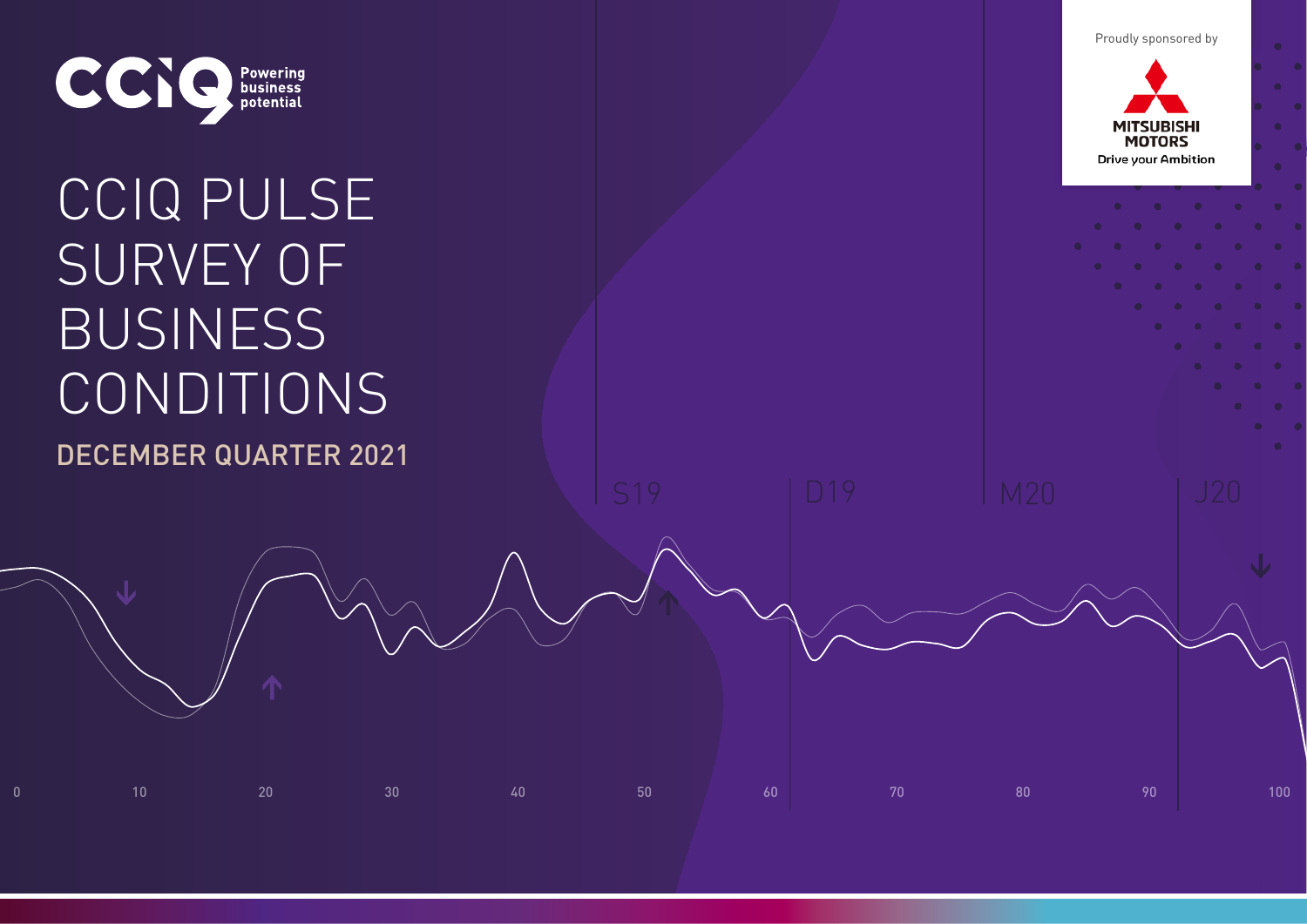### DECEMBER QUARTER OVERVIEW

Latest results from CCIQ's Pulse Survey for the December 2021 quarter show business confidence in Queensland is at its lowest since the emergence of the economic impact of COVID in March 2020. Results coupled with CCIQ modelling indicate the Omicron strain is costing the Queensland economy an estimated \$1.2 billion a week while many businesses reported the Omicron strains impacts coinciding with the Queensland border re-opening in December caused as much economic harm to their business as the original emergence of COVID-19.

The quarter's key finding shows business confidence has plummeted, falling at the second highest rate in the survey's history and only surpassed following the original COVID-19 pandemic in Queensland. The decline in Queensland business confidence is reflective of the compounding impact of labour shortages, supply chain disruption and considerably lower consumer spend associated with the Omicron wave. These new and serious impacts are impacting businesses in the short term as much as border restrictions and lock-downs.

Overall conditions have shifted from 'satisfactory' to 'weak' with general business conditions, sales/revenue, profitability and capital expenditure falling. For many of these indicators it is the third quarterly decline in a row and is the second highest decline on record.

This has resulted in levels equivalent to the September quarter 2020 when at the height of the original COVID-19 economic crisis. At the same time business operating costs and wage levels remain high. As a result, businesses are now increasingly uncertain about 2022 and their business viability.

Feedback as part of the Pulse Survey has indicated the Omicron strain has impacted on businesses in a number of ways including:

- → The creation of significant uncertainty leading to the erosion of consumer and business confidence and in turn spend in the economy;
- <sup>&</sup>gt; Staff shortages through either getting COVID-19 or the requirement for self-isolation as a close contact along with previous international and interstate border restrictions impacting the labour market;
- → Material shortages and supply chain disruptions that are leading to higher business input costs caused by staff shortages and also the shortage of AdBlue;
- → Discontent with political leadership as a result of an absence of available testing capacityand inconsistent health restrictions that have eroded certainty and a capacity to plan;
- → Absence of financial support for small businesses and the cessation of support for many households;
- → Lagging impact of interstate and international border restrictions on Queensland's tourism industry and also embedded fear of travel;
- → Restrictions as a result of vaccination status for both employees and customers; and
- → Impact of employees working from home and an avoidance of CBDs and shopping centres.

Other economic problems compounding the impact of Omicron include:

- → Continuing trade restrictions with China;
- → Rising insurance, fuel and other business input prices;
- → Fear of rising inflation and the impact on future spending through rising interest rates; and
- → The forthcoming federal election and the impact this will have on delaying government spending, infrastructure planning and decision making;

### WHAT IS THE PULSE BUSINESS INDEX (PBI)?

The Pulse Business Index (PBI) is Queensland's most authoritative, timely and comprehensive snapshot of business sentiment. The PBI works by utilising the quantitative responses from businesses to questions surrounding the forward outlook for the state and national economy, and key performance indicators. A PBI reading of 50 would indicate performance growth has remained neutral. A PBI reading above or below 50 would suggest performance across the indicator has grown or fallen, respectively.

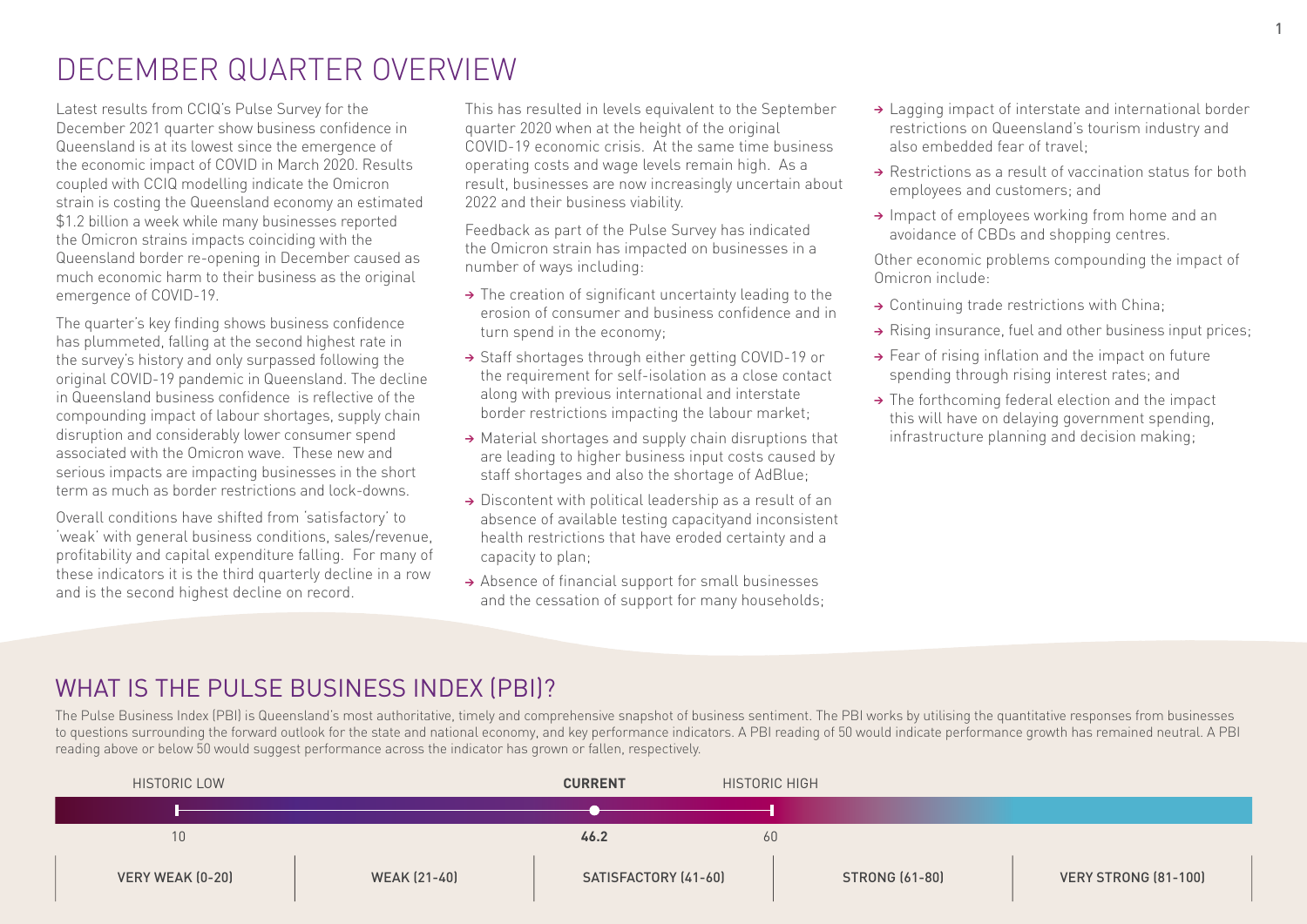### **SNAPSHOT**

WEAKER SAME STRONGER

#### Current index score  $\langle$  Quarterly change

51% 29% 20%

12-MONTH OUTLOOK (QUEENSLAND) 38.3 ( $\downarrow$  16.9)

- Business confidence in the Queensland economy has fallen dramatically in the December quarter and is at its lowest point since the September quarter 2020.
- The Queensland index decreased significantly by 16.9 points to 38.3 and represents the second largest fall in the index only eclipsed by the March quarter 2020 when the global pandemic began.
- The Queensland index is less than this time last year (42.5) and below its 10 year average (44.3).
- Queensland businesses are less confident about the Queensland economy over the next twelve months than the national economy.

### 12-MONTH OUTLOOK (NATIONAL) **42.3** ( $\downarrow$  16.5)

- Business confidence in the national economy has also fallen dramatically and is at its lowest point since the September quarter 2020.
- The national index decreased by 16.5 points to 42.3 and is also the second largest fall in the index only behind the March quarter 2020 decline.
- The national index is less than this time last year (47.4) and its 10 year average (47.8).

GENERAL BUSINESS CONDITIONS 38.8  $(V74)$ 

46% 34% 20%

#### • General business conditions deteriorated in the December quarter as a consequence of falling sales, increasing labour and operational costs, causing business profitability to collapse.

- The December quarter index score of 38.8 represents a significant decline of 7.4 points from the September quarter 2021 PBI of 46.2.
- The December quarter PBI is below this time last year (48.0) and below the 10 year average (43.7) and is now the third quarterly deterioration in a row.
- General business conditions in the March quarter are anticipated to further weaken with the PBI expected to fall another 3.5 points to 35.3.

#### 47% 36% 17%

### WEAK

### **SALES AND REVENUE 38.9 (** $\downarrow$  **6.9)**

- Total sales revenue in the December quarter declined considerably for the third quarter in a row.
- The sales and revenue PBI of 38.9 is down (6.9) on the previous September quarter index of 45.8 and is considerably lower than at this time last year (49.6) and the 10 year average (48.2).
- The September and December quarter 2021 declines represent two of the three largest declines for the indicator in the history of the survey.
- Total sales revenue are expected to fall even further with a PBI of 36.5 in the March quarter.

### OPERATING COSTS 67.9 [J.D.A]

- Operating costs during the December quarter remained at a high level with the PBI of 67.9.
- The December quarter PBI is 7.3 index points above this time last year.
- Global supply chain shortages and bottlenecks have fuelled significant price rises for business inputs.
- High operating costs are expected to partly temper in the March quarter with three in five. businesses expecting costs to remain unchanged.

 $2\%$  52% for the set of  $52\%$  . The set of  $46\%$ 

6%

### LABOUR COSTS **65.8** ( $\uparrow$  0.1)

HIGH

HIGH

- Labour costs in the December quarter 2021 increased again and remain at a 'high' level with a PBI of 65.8.
- The result reflects skill and labour shortages across a number of industry sectors and geographical areas of Queensland
- In addition to the impact of COVID-19, many businesses are indicating unavailability of existing workers.
- The labour cost PBI is expected to remain at a high level of 65.1 during the March quarter.

### 46% 48%

### **PROFITABILITY 30.3**  $(V 4.5)$

WEAK

- The profitability PBI fell another 4.5 points from 34.8 in the September quarter to 30.3. This follows a 5.9 point reduction in the September quarter and a 4.3 reduction in the June quarter.
- In total the profitability PBI is now 14.7 points lower than in the March quarter 2021.
- Significantly lower sales as result of low consumer confidence and supply difficulties are coinciding with prevailing high levels of operating and labour costs causing profitability to again be eroded.
- Queensland businesses expect no improvement in their profitability in the March quarter with the Index forecast to fall another 0.4 points to 29.9.

### **EMPLOYMENT LEVELS 40.5 (** $\downarrow$  **5.6)**

#### SATISFACTORY

• Employment levels again declined in the December quarter, with the PBI falling 5.6 index points to 40.5. This follows a reduction of 3.6 points in the September quarter and a 1.5 point reduction in the June quarter.

61% 22% 17%

- The PBI is now 5.8 points lower than at this time last year (46.3) and the 10 year average (44.8) and is the lowest employment PBI since the September quarter 2020.
- A further fall in employment is expected with the employment PBI falling by another 1.8 index points to 38.7.

$$
34\%
$$

SATISFACTORY

### CAPITAL EXPENDITURE 44.6  $(V3.5)$

- The capital expenditure PBI in the December quarter fell by 3.5 index points to 44.6.
- This was again the third quarter in a row of decreased investment levels and is the lowest index recorded since the September quarter 2020.
- Prevailing weak profit levels, lower sales revenue and uncertainty continue to weigh down future business plans and capital expenditure.
- Business investment is expected to further weaken in the March quarter with the capital expenditure PBI down 4.6 points to 40.0.

26% 52% 21%



WEAK

WEAK

**SATISFACTORY** 

49% 22% 29%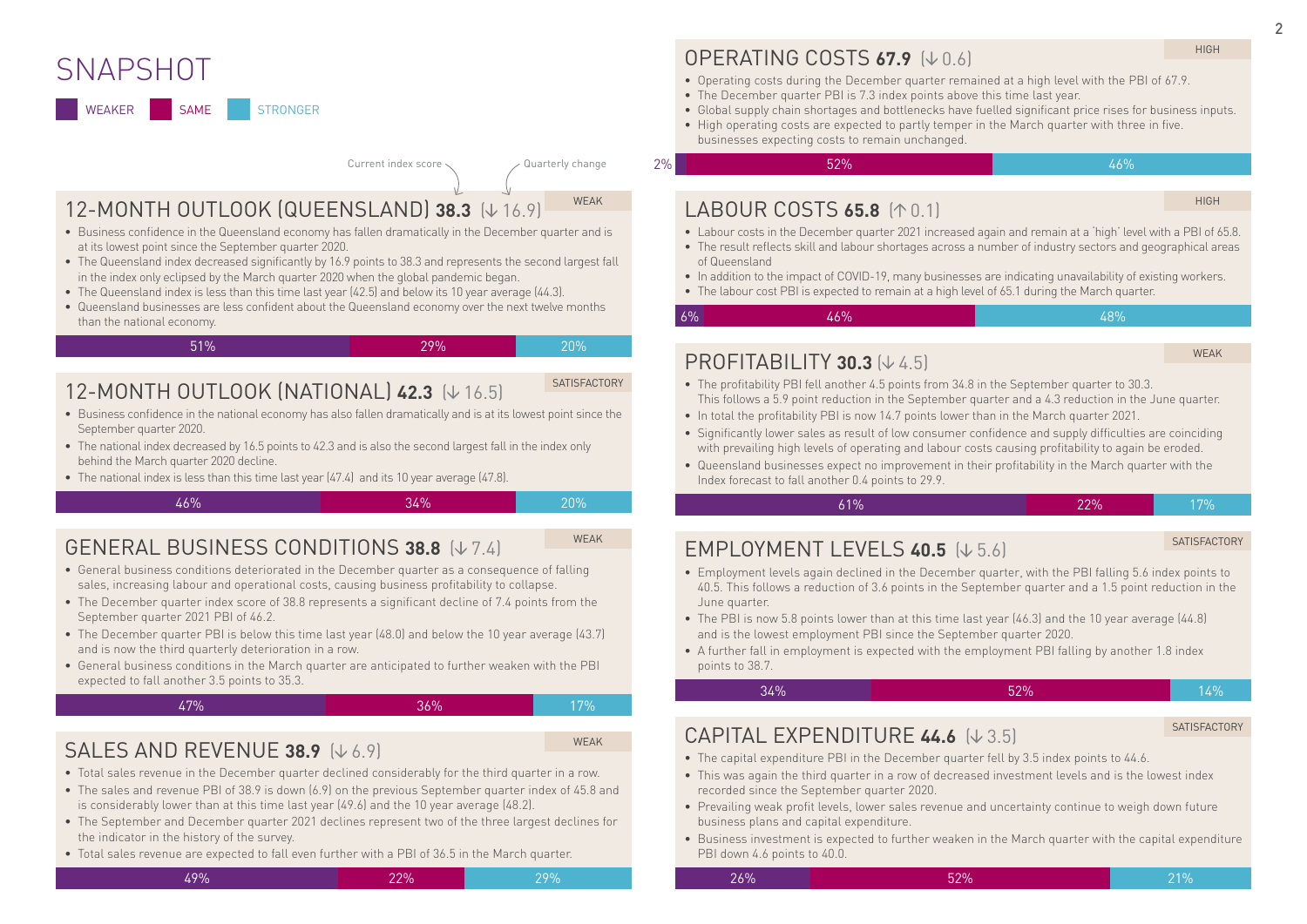## HOT TOPIC SURVEY – COVID-19 ECONOMIC CRISIS

The emergence of the Omicron variant in Queensland has significantly impacted Queensland businesses. 48.4 per cent of businesses are indicating COVID-19 as a major or critical constraint on their availability of staff and 41 per cent of businesses are indicating a major or critical constraint on sourcing goods and services for their business's supply chain. 39.9 per cent of Queensland businesses are indicating a major or critical constraint on their ability to maintain business opening or operational hours and/or their service delivery.



In indicating confidence in reaching their 12 month goals – 41.4 per cent of Queensland businesses continue to give a certainty rating of less than 5 out of 10. This is up on the September quarter percentage of 35.9 per cent.

The average score of five out of 10 in the December quarter compares to the previous September score of 5.5. Queensland businesses are becoming increasingly uncertain about realising business goals for 2022. Low confidence in their success is impacting negatively on key business decisions across areas including investment, employment and growth plans.



In indicating their business's operating level compared to March 2020, businesses gave an average score of 84.9 per cent. On average Queensland businesses are yet to fully recover to pre-COVID levels yet they are continuing to experience escalating input costs. Furthermore this recovery score is down on the September score of 90.1 per cent.

Only 36.5 per cent of businesses indicated they had grown beyond their pre-COVID level. This score is well down on the September percentage of 48.7 indicating Queensland businesses have taken a big step backwards as a result of the Omicron variant.



As a result the impact of COVID-19 on the mental health of Queensland business owners and employees continues to escalate. 63 per cent of businesses indicated they or one of their employees had been impacted by mental health challenges attributed to COVID-19 related stressors. This is up from 45 per cent when measured in June 2021 and is indicative of an emerging and serious challenge for many Queenslanders.



**Level at which business is operating compared to March 2020 (%)**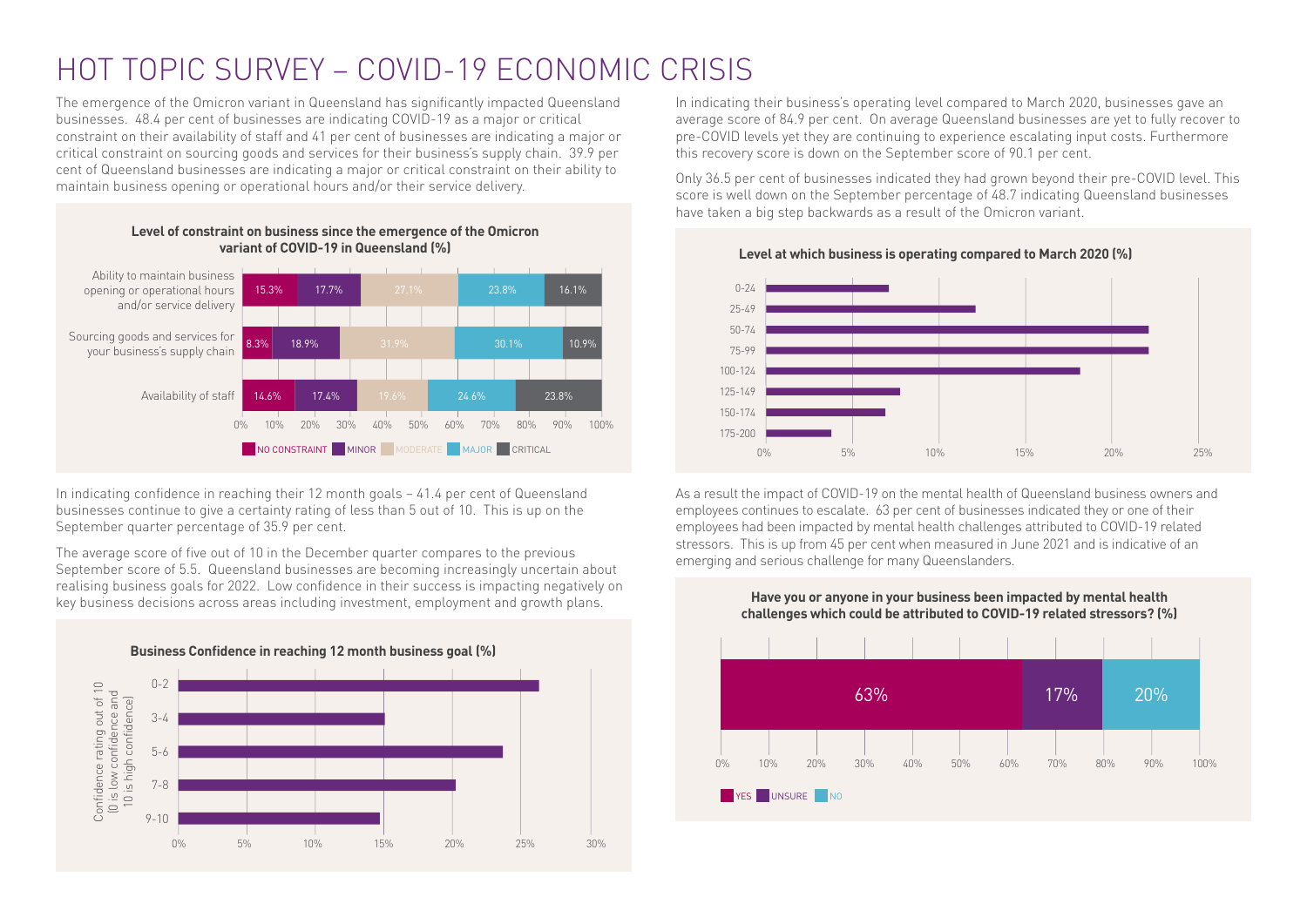## 12 MONTH OUTLOOK: AUSTRALIAN AND QUEENSLAND ECONOMIES

Business confidence measured by expectations for the performance of the national and Queensland economies over the next twelve months has fallen dramatically in the December quarter and are both at their lowest point since the September quarter 2020.

Business confidence in the Australian economy for the next twelve months decreased by 16.5 points to 42.3. The Queensland index also decreased significantly by 16.9 points to 38.3 and both indicate weakening growth prospects over the forthcoming 12 months.

These declines represent the second largest falls in both indexes and are only eclipsed by the March quarter 2020. They are a higher fall than that recorded during the GFC.

The national and Queensland indexes are both less than this time last year (national down -5.1 and Queensland down -4.2) and below their respective 10 year averages (national 47.8, Queensland 44.3).

The decline of Queensland business confidence is reflective of the compounding impact of labour shortages, supply chain disruption and considerably lower consumer spend associated with the Omicron wave.

These new and serious impacts are impacting businesses in the short term as much as border restrictions and lock-downs.

Both indexes moved in line, however the decline recorded for the Queensland economy was slightly higher than nationally and accordingly the difference between the indexes is 3.9. Queensland businesses are less confident about the Queensland economy over the next twelve months than the national economy.

**How do you expect the economy to perform over the next twelve months in comparison to the last twelve months?**



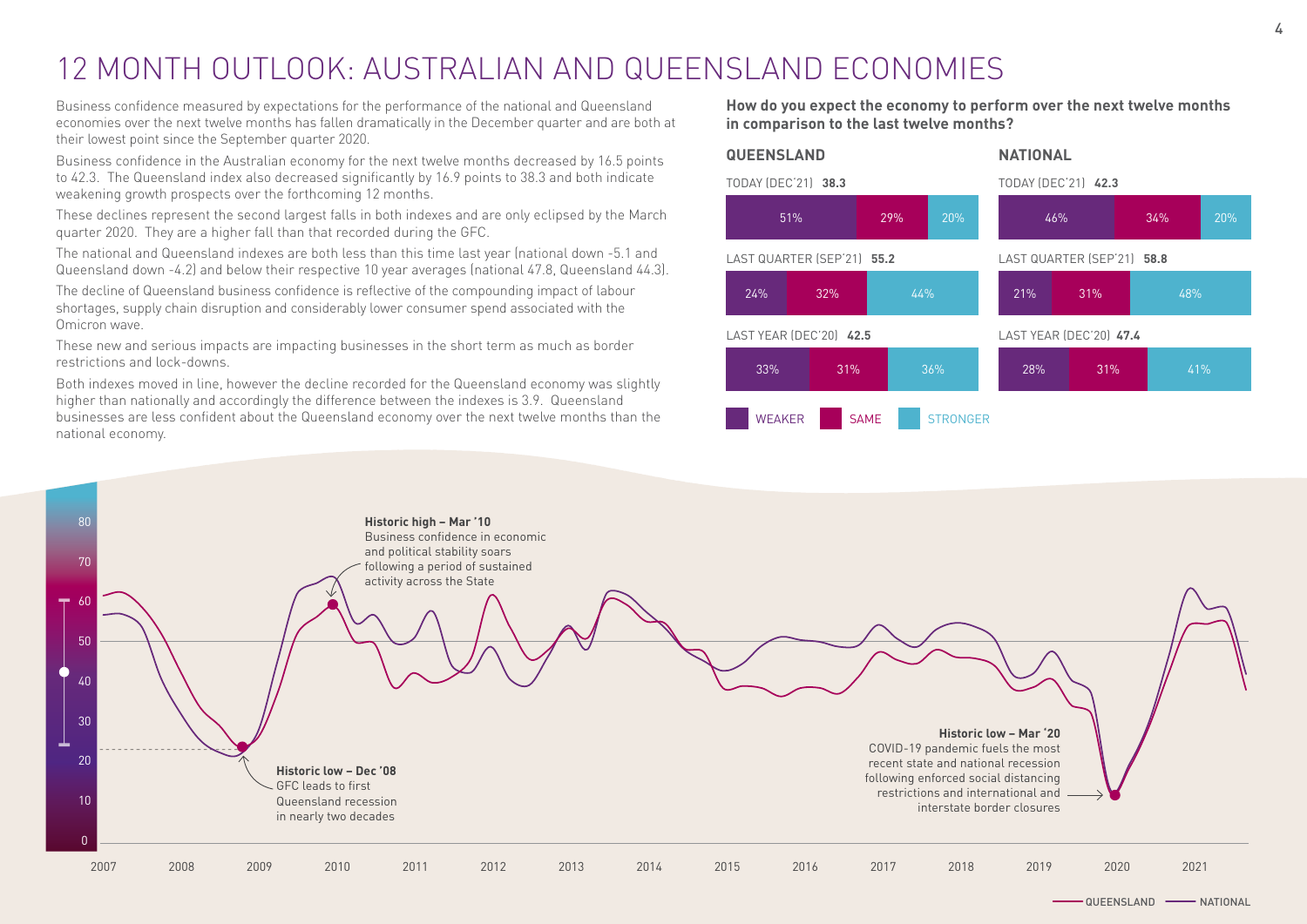## GENERAL BUSINESS CONDITIONS

General business conditions deteriorated in the December quarter as a consequence of falling sales, increasing labour and operational costs, causing business profitability to collapse. The December quarter index score of 38.8 represents a serious decline of 7.4 points from the September quarter 2021 PBI of 46.2.

The December quarter PBI is below this time last year (48.0) and below the 10 year average (43.7) and is now the third quarterly deterioration in a row. General business conditions have fallen by 19.2 points over the past three quarters and are now at a similar level to the September quarter 2020.

Of concern, general business conditions in the March quarter are anticipated to further weaken with nearly one in two businesses expecting weaker conditions as the Omicron wave peaks. The PBI is expected to fall another 3.5 points to 35.3.



**How has your business performed over the last three months compared with the previous three months?**



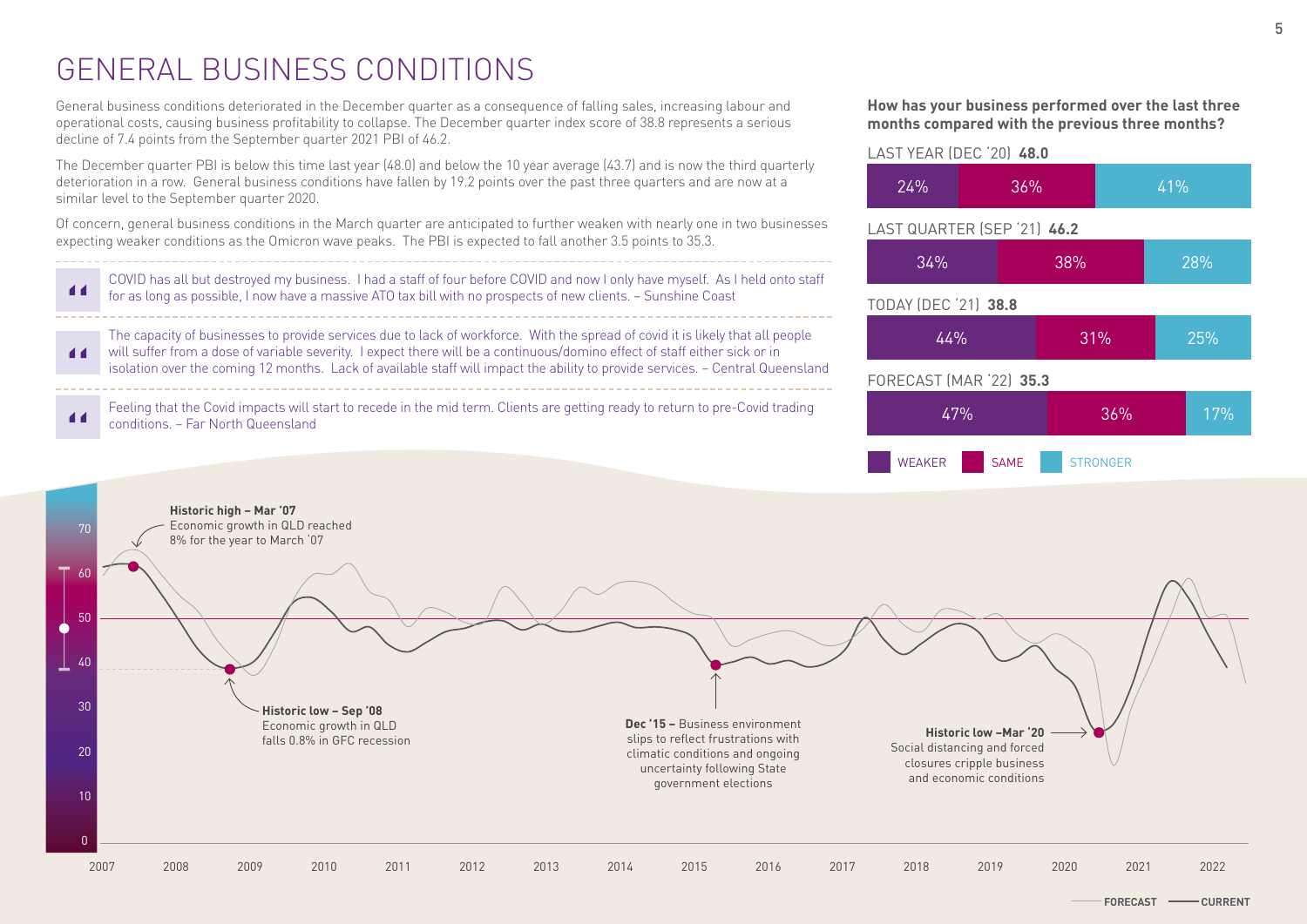## SALES AND REVENUE

44

Total sales revenue in the December quarter 2021 declined considerably for the third quarter in a row. The September and December quarter 2021 declines represent two of the three largest declines for the indicator in the history of the survey.

The sales and revenue PBI of 38.9 is down (6.9) on the previous September quarter index of 45.8 and is considerably lower than at this time last year (49.6) and the 10 year average (48.2). The PBI indicates weakening sales and revenue during the December quarter and is counter to what is usually a strong quarter for most businesses.

Whilst domestic border closures and other restrictions across the Queensland economy eased during the quarter, new obstacles emerged including staff shortages and considerable supply chain disruption. These compounded on already soft consumer confidence and as a result nearly 50 per cent of businesses indicated their sales revenue had fallen

Total sales revenue are expected to fall even further in the March quarter with 51 per cent of businesses anticipating a reduction in their sales with a PBI of 36.5. If realised this will represent the lowest PBI since the June quarter 2020.

Lots of people have been losing their jobs and they are careful spending their money currently because COVID19. I also **d d** believe people do not want to go around and shop freely. The most of them prefer to buy what they really need and go back home quickly. – Far North Queensland

The current outbreak is really difficult in its twin effect on reducing consumer spending and also affecting workforce availability. – South West Queensland

#### **How has your business performed over the last three months compared with the previous three months?**



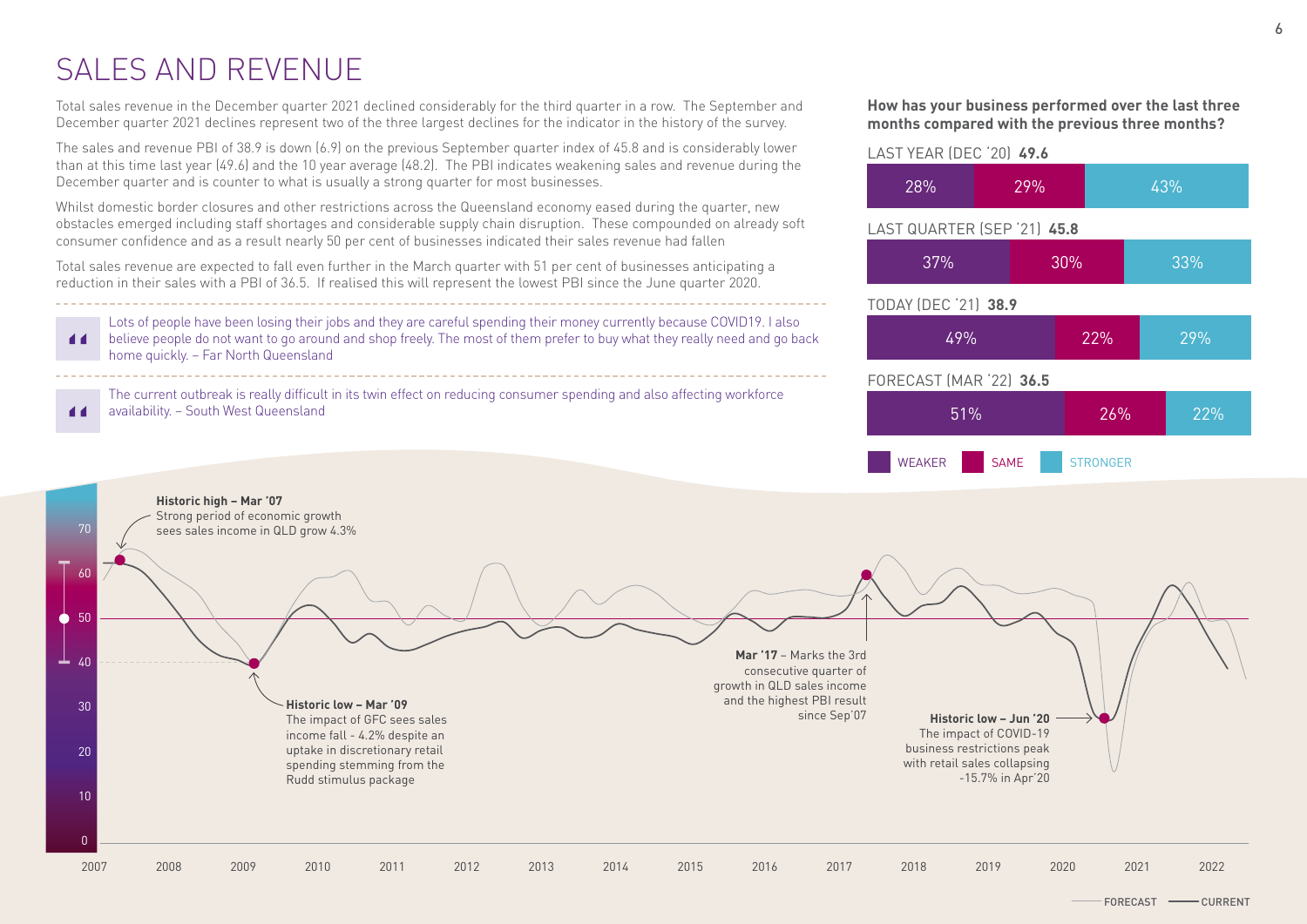## OPERATING COSTS

 $\blacktriangleleft$ 

Operating costs during the December quarter 2021 remained at a high level with the PBI of 67.9. Nearly one in two businesses recorded an increase in their operating costs. The December quarter PBI is 7.3 index points above this time last year.

Global supply chain shortages and bottlenecks have fuelled significant price rises for business inputs as overseas suppliers increase prices to reflect supply issues and more expensive domestic suppliers are used. At the same time supply for many business inputs has decreased considerably with prices increasing to reflect shortages.

High operating costs are expected to partly temper in the March quarter with three in five businesses expecting costs to remain unchanged. However 41 per cent of businesses continue to expect operating costs to increase with the operating cost PBI remaining at a 'high' 67.0.

The obvious drivers of the economy are mining and agriculture, I expect these sectors to strengthen but be stifled for growth by increasing operational costs. The cost of Fuel, staff, for food, flights, and interest rates are rising. There  $\blacksquare$ are huge risks to many businesses in hospitality because of COVID and the knock on affect will continue to many hamper all economies reliant on this industries. Unless larger scale projects which drive wealth through industry diversification are undertaken the mid to long term economy will suffer. Building Dams or water infrastructure projects, as well as better roads for tourism projects, and better rail networks are all proven economy builders. Emerald prior to their lake 2000 people since 14000. – South West Queensland

I can't see anything positive due to the fact, costs are going up, but selling prices are approx the same. – Gold Coast







2016 2017 2018 2019 2020 2021 2022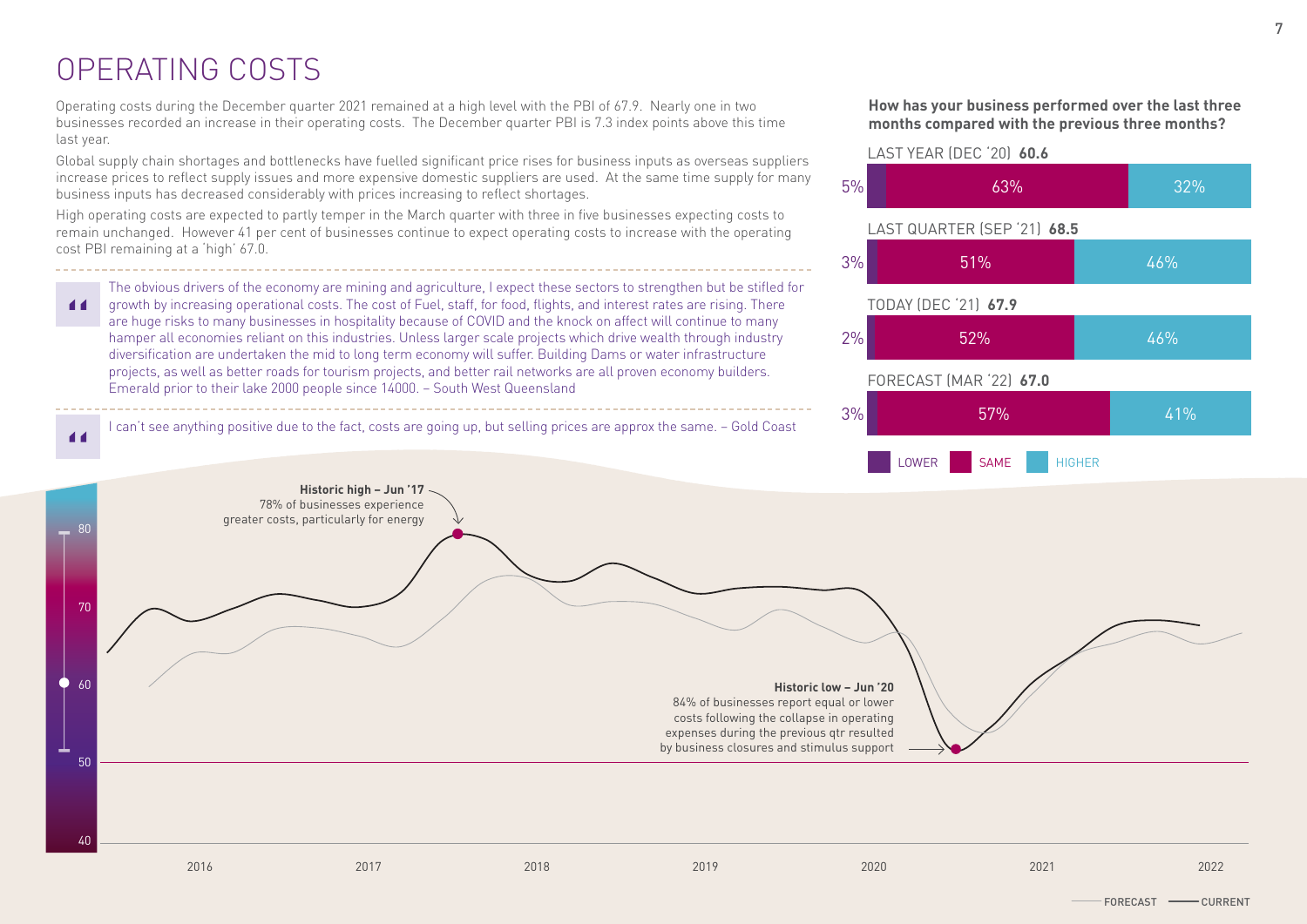## LABOUR COSTS

Labour costs in the December quarter increased again and remain at a 'high' level with a PBI of 65.8.

This result reflects skill and labour shortages across a number of industry sectors and geographical areas of Queensland as businesses attempt to offset a reduction in overseas and interstate workers through attracting Queenslanders with higher earnings.

Nearly one in two businesses increased their labour costs during the December quarter and this result is well above this time last year (58.6) and above the ten year trend of 59.8.

As the Omicron strain of COVID-19 bites in Queensland, many businesses are indicating unavailability of existing workers and as a result the labour costs PBI is expected to remain at a high level of 65.1. 91 per cent of all businesses believe labour costs will either stay the same or increase during the March quarter.

The lack of employees, the high costs of goods, the increasing costs of wages due to lack of staff. The staff away with 44 Covid or even if allowed to return to work, the fact they will be sick. Townsville

Ability for us to secure capabl long term workers. Due to the impact of COVID our business has struggled financially and any increase in wages is going to have a huge impact unless we can start to return more for the product we sell.  $\blacksquare$ South West Queensland



**How has your business performed over the last three months compared with the previous three months?**

57% 36%

51% 40%

FORECAST (MAR '22) **65.1**

6% 46% 48%

 $6\%$  48% and 46%

TODAY (DEC '21) **65.8**

LAST YEAR (DEC '20) **58.6**

7%

8%

LAST QUARTER (SEP '21) **65.7**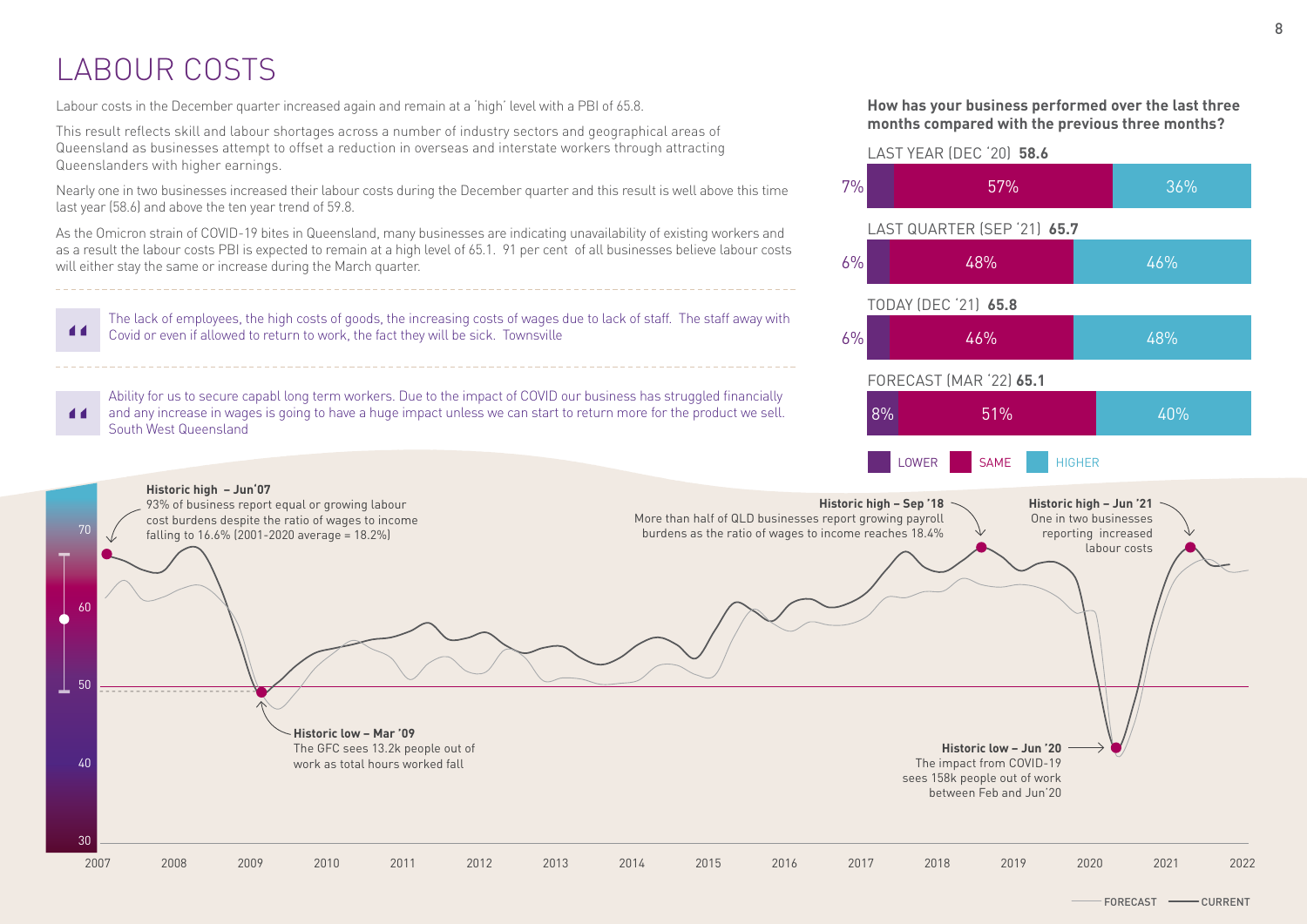## PROFITABILITY

The profitability PBI fell another 4.5 points from 34.8 in the September quarter to 30.3. This follows a 5.9 point reduction in the September quarter and a 4.3 reduction in the June quarter. In total the Profitability PBI is now 14.7 points lower than in the March quarter 2021. Three in five businesses are now indicating their profitability fell during the quarter.

Significantly lower sales as result of low consumer confidence and supply difficulties are coinciding with prevailing high levels of operating and labour costs causing profitability to erode. The profitability PBI is at its lowest level since the September quarter 2020 and is now 10.4 index points lower than this time last year and the ten year average for this indicator (37.8).

Queensland businesses expect no improvement in their profitability in the March quarter, with the index forecast to fall another 0.4 points to 29.9 which if realised is approaching the lowest index on record (25.2 March quarter 2020). Survey respondent feedback indicates the essential importance of restoring sales revenue to sure up their financial viability as measured through profitability.

Even though the borders have opened this has done nothing for the Events industry. Shows for 2022 are being booked,  $\blacksquare$ but they are then being cancelled or scaled back to an unprofitable level. – Brisbane

People are becoming to frightened to shop in store reducing profitability. We have online Click and Collect but it really  $\blacksquare$ hasn't taken off in a country town. – South West Queensland

Managing as best we can given no traffic in the CBD. Pre COVID we would take \$2500.00 during a normal COVID day we  $\blacksquare$ would be taking \$1300. We are currently down to \$350 per day. Not enough to cover costs. The situation is dire. – Brisbane

#### **How has your business performed over the last three months compared with the previous three months?**

## TODAY (DEC '21) **30.3** 61% 22% 17% WEAKER SAME STRONGER FORECAST (MAR '22) **29.9** 58% 28% 14% LAST YEAR (DEC '20) **40.7** 38% 32% 30% LAST QUARTER (SEP '21) **34.8** 50% 31% 18%

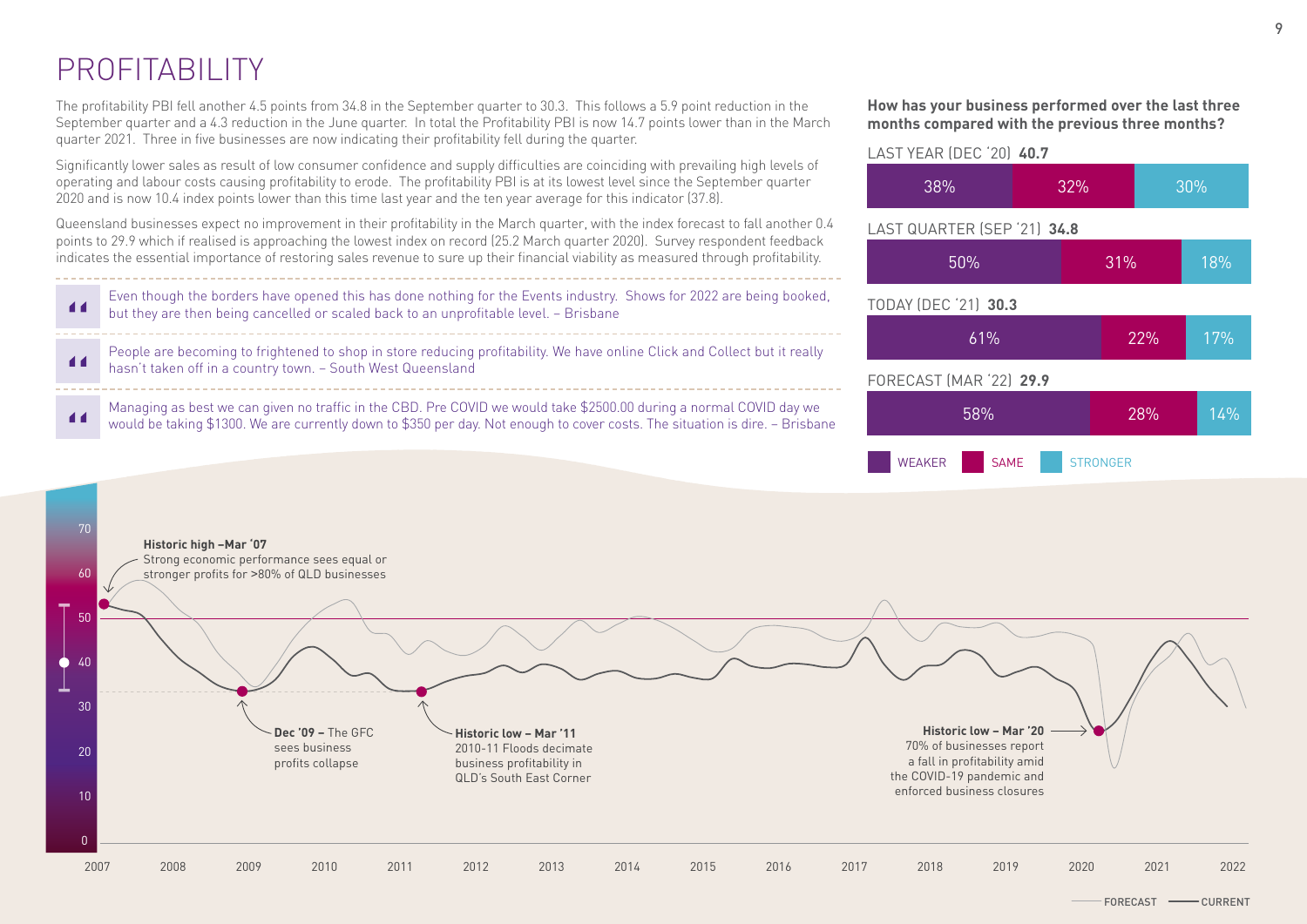## EMPLOYMENT LEVELS

Employment levels again declined in the December quarter, with the PBI falling 5.6 index points from 46.1 in the September quarter to 40.5. This follows a reduction of 3.6 points in the September quarter and a 1.5 point reduction in the June quarter.

This result reflects attempts to maintain business viability through cost minimisation. However it also reflects significant feedback of skill and labour shortages across a number of industry sectors and regions due to the unavailability of interstate and overseas workers.

The PBI is now 5.8 points lower than at this time last year (46.3) and the 10 year average (44.8) and is the lowest employment PBI since the September quarter 2020. A further fall in employment is expected in the March quarter with the employment PBI falling by 1.8 index points to 38.7.



Restrictions have effected my business to the point of running at a loss. Vaccine mandates effected my staff employment,  $\blacksquare$ and seems extremely unreasonable. – Bundaberg

#### **How has your business performed over the last three months compared with the previous three months?**



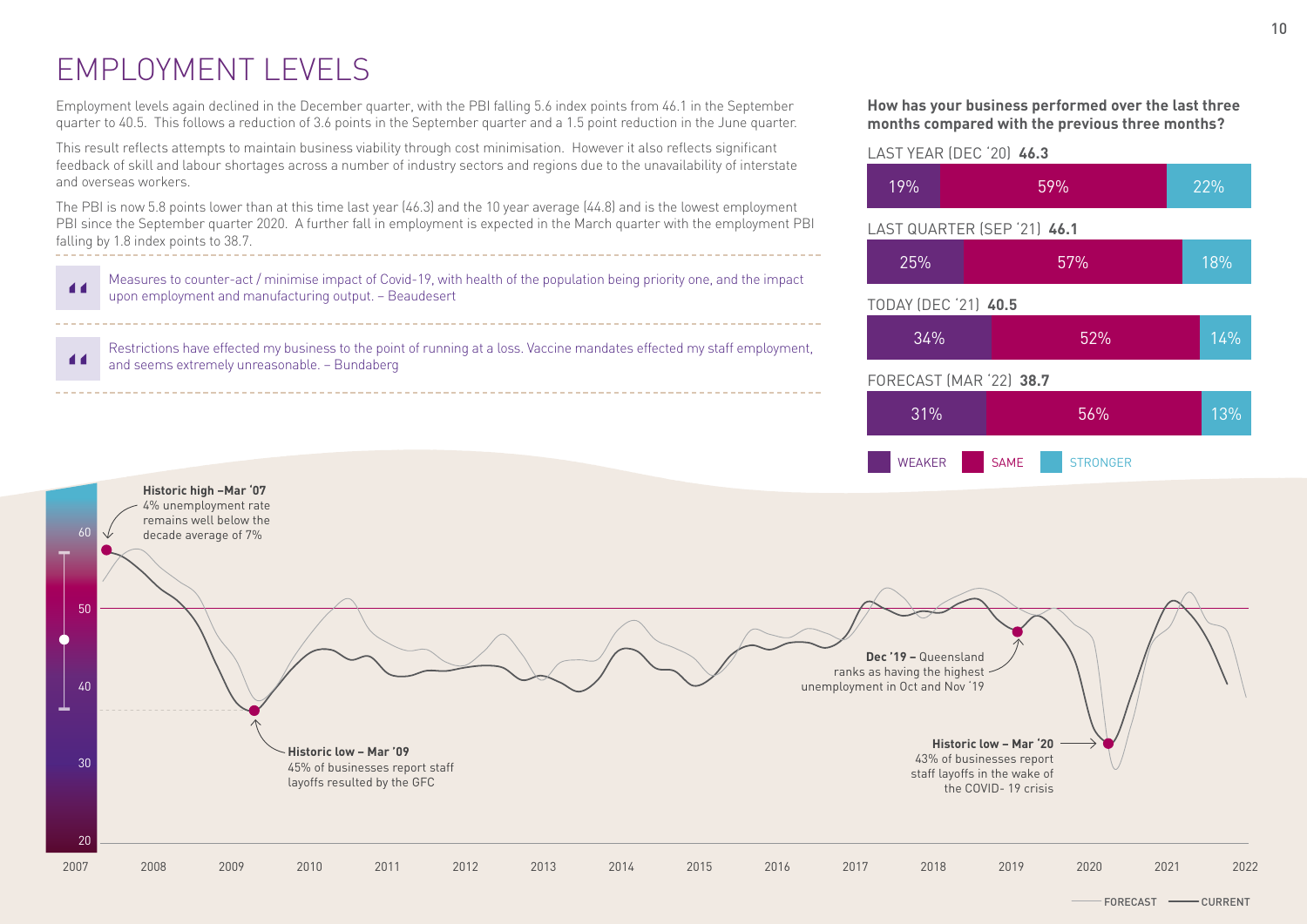## CAPITAL EXPENDITURE

Prevailing weak profit levels, lower sales revenue and uncertainty continue to weigh down future business plans and capital expenditure.

The capital expenditure PBI in the December quarter fell by 3.5 index points from 48.1 in the September quarter to 44.6. One in two businesses had unchanged capital expenditure during the quarter with one in four businesses indicating decreased investment. This was again the third quarter in a row of decreased investment levels and is the lowest level recorded since the September quarter 2020.

Business investment is expected to further weaken in the March quarter with the capital expenditure PBI down 4.6 points to 40.0. There is growing expectation the underinvestment evident across the past two years could hinder Queensland's future growth.

Omicron taking out chunks of the workforce. China choking off trade. The federal election discouraging private  $\blacktriangleleft$ investment. – Brisbane

With even higher levels of trading and staffing uncertainty we are not currently willing to commit to any new capital  $\blacksquare$ investments or new staff, especially given the cost of recruiting, training and on-boarding. – Gold Coast

#### **How has your business performed over the last three months compared with the previous three months?**

## TODAY (DEC '21) **44.6** 26% 52% 21% WEAKER SAME STRONGER FORECAST (MAR '22) **40.0** 32% 53% 15% LAST YEAR (DEC '20) **46.0** 21% 53% 27% LAST QUARTER (SEP '21) **48.1**  $25\%$  51% 24%

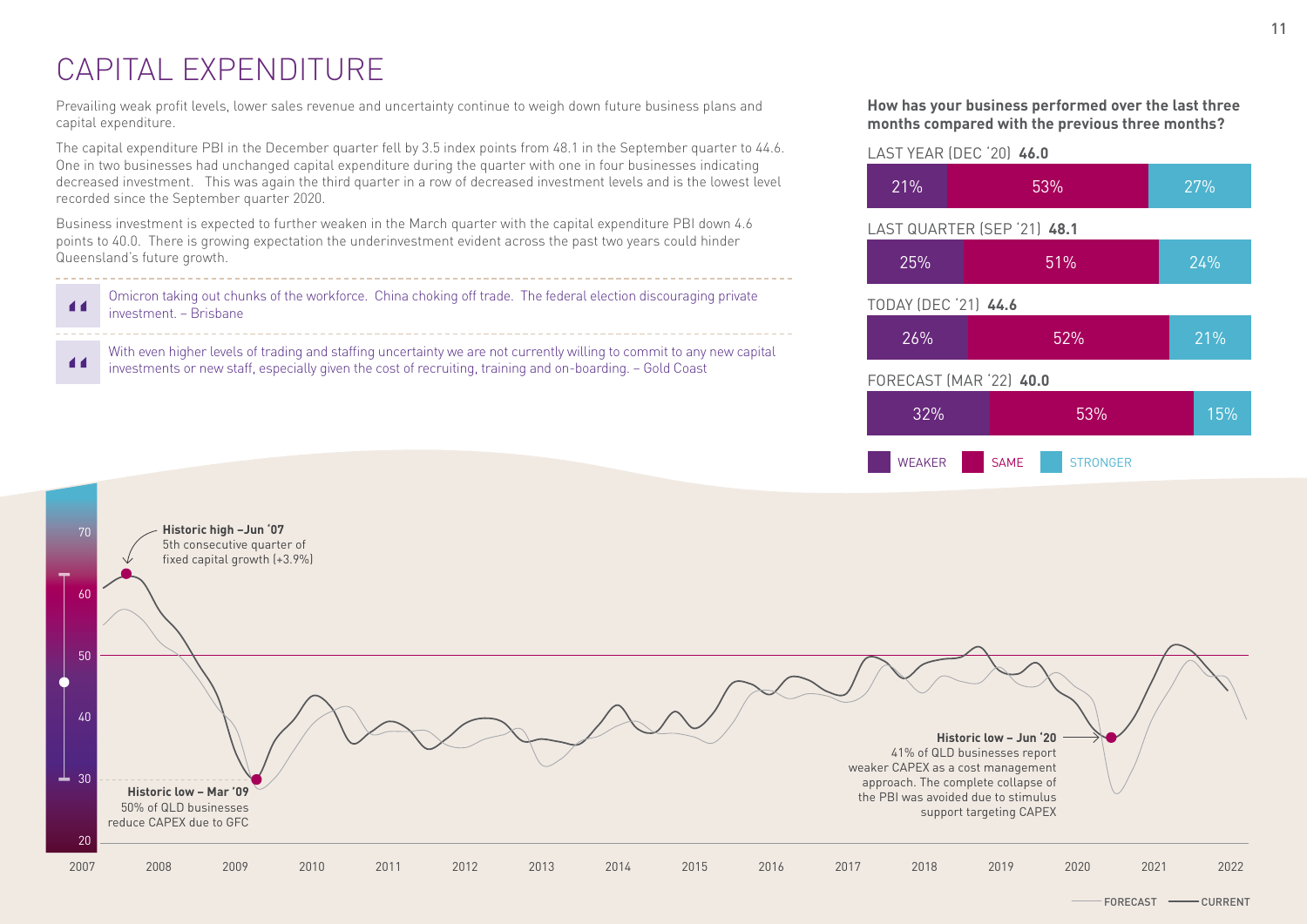## MAJOR CONSTRAINTS ON BUSINESS GROWTH

| <b>STATEWIDE</b>                               | LEGEND: | 个 2 QUARTERLY CHANGE | CURRENT <sup>O</sup> | O PREVIOUS                                 |
|------------------------------------------------|---------|----------------------|----------------------|--------------------------------------------|
| Level of demand/economic activity $=$          |         |                      |                      | $\circ$ 64.1                               |
| Retaining/recruiting employees<br>$\uparrow$ 1 |         |                      |                      | $\circ$ 62.5                               |
| $\sqrt{1}$<br>Political and economic stability |         |                      |                      | $\circlearrowright\rightarrow\bullet$ 61.2 |
| $\uparrow$ 1<br>Direct wage costs              |         |                      |                      | 54.7 ●                                     |
| $\sqrt{1}$<br>Insurance premium costs          |         |                      |                      | $53.5$ $\bullet$                           |
| Indirect wage costs<br>$=$                     |         |                      | $50.0\bullet$        |                                            |
| State taxes and Gov charges                    |         |                      | 48.5                 |                                            |
| $\sqrt{1}$<br>Complexity of tax compliance     |         |                      | 47.8                 |                                            |
| Federal taxes and Gov charges<br>$=$           |         |                      | $47.3$ $\bullet$     |                                            |
| Transport cost/infrastruct standard =          |         |                      | 46.8                 |                                            |
|                                                |         |                      | LEVEL OF CONSTRAINT  | 100                                        |

### SMALL BUSINESS

| Level of demand/economic activity $\uparrow$ 1 | $\circ$ 65.0                        |
|------------------------------------------------|-------------------------------------|
| Political and economic stability<br>$\sqrt{1}$ | $\bigcirc \rightarrow \bullet$ 62.9 |
| Retaining/recruiting employees<br>$\uparrow$ 1 | $\circ$ 58.3                        |
| $\sqrt{1}$<br>Insurance premium costs          | $54.0$ $\bullet$                    |
| Direct wage costs<br>$=$                       | 52.3                                |
| $\mathcal{A}$<br>Indirect wage costs           | $48.4$ $\bullet$                    |
| $\uparrow$ 1<br>State taxes and Gov charges    | 47.9                                |
| $\sqrt{2}$<br>Complexity of tax compliance     | 47.7                                |
| Federal taxes and Gov charges<br>$\sqrt{2}$    | $47.0$ $\bullet$                    |
| Transport cost/infrastruct standard =          | $45.6$ $\bullet$                    |
|                                                | LEVEL OF CONSTRAINT<br>100          |

### **STANDOUTS**

The level of demand and economic activity (64.1) as a constraint increased (up 5.5 index points) and remains the biggest barrier for Queensland businesses. This is consistent with sales revenue falling by one of the largest levels in the survey's history.

Recruiting and retaining suitably qualified businesses increased as a constraint (up 7.1 points) and is now the second highest constraint on business. Many Queensland businesses based on their industry sector or location are indicating staff shortages as a significant challenge stemming from a pause on international migration, a lack of interstate mobility and now employees isolating due to COVID-19.

Political and economic stability also increased up 2.9 points as more and more uncertainty has arisen over how Queensland will fair under the Omicron wave of COVID-19.

#### **SMALL VS LARGE BUSINESS ISSUES**

Small businesses have a similar top three constraints with the level of demand/ economic activity also the highest constraint. The severity of this constraint is 0.9 points higher for small business than for all businesses. In general small businesses have across this pandemic experienced more profound impacts from constraints. Queensland small businesses rate political and economic stability as the second highest constraint. Conversely small businesses cite retaining and recruiting suitably qualified employees as a lesser constraint than overall businesses but still of significance in third position.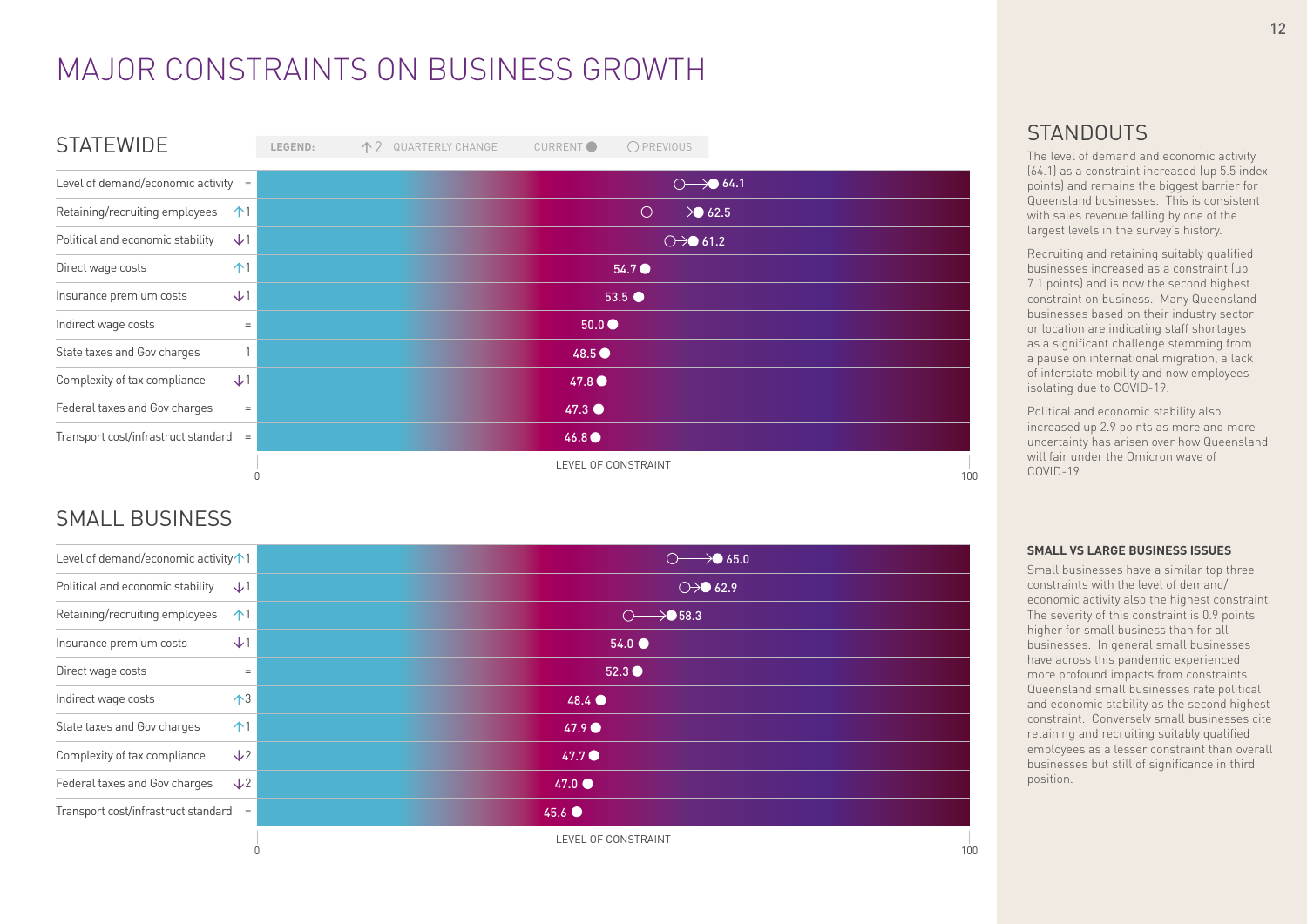## KEY INFLUENCES ON BUSINESS CONFIDENCE AND ISSUES AFFECTING THE PERFORMANCE OF THE NATIONAL AND STATE ECONOMIES OVER THE NEXT 12 MONTHS – HAVE YOUR SAY

### **COVID-19**

**The creation of significant uncertainty leading to the erosion of consumer and business confidence and in turn spend in the economy.**

- People being more cautious (and distressed) and staying home more A lack of confidence in the economy - The impact of covid on people's work and incomes and therefore their ability to spend. – Brisbane
- Given that the current policies around Covid have decimated our business by 58% in January 22 to date alone and this is likely to continue through well into Feb it will be hard to recover the lost ground over the balance of the year whilst the threat of future outbreaks remains. Staff shortages will have a continued impact on the small business sector and although the share market seems divorced from the reality of what is going on, the underlying underperformance of small business will eventually have an effect. – South West Queensland

**Staff shortages through either getting COVID-19 or the requirement for self-isolation as a close contact combined with previous international and interstate border restrictions impacting the labour market.** 

Close contact / self-isolating requirements of staff under QLD COVID-19 Government  $\blacksquare$ protocols. Leave me and my business short staffed to the point of closing one of my two retail sites. – Sunshine Coast

| COVID19 restrictions, although vaccination rates have been achieved. Isolation rule for |
|-----------------------------------------------------------------------------------------|
| close contacts' hurts businesses across and is not effective. - Logan                   |

We are currently experiencing devastating effects with shortage of staff due to covid, testing delays and isolation requirements leading to complete closure of the business for a period of 7 days then ongoing closures or restricting services due to staffing problems. Also there is limited consumer expenditure they are staying home and not coming out spending. – Rockhampton

#### **Material shortages and supply chain disruptions that are leading to higher business input costs caused by staff shortages and also AdBlue shortages.**

COVID 19 I'm very concerned we will become short staffed due to people being Sick. Lack of supplies and parts that we require on a daily basis to operate are becoming difficult to source. – Mackay

- COVID impact on supply chains transport and warehousing; overall consumer confidence  $\blacktriangleleft$ - less spending. – Mackay
- Covid is putting a massive restriction on our ability to maintain deliveries & preventing any 44 growth where opportunities are abundant. – Rockhampton
- Increased cost of importing (shipping costs) and delays, as well as the Adblue issue will  $\overline{11}$ increase local transport costs. Not to mention the COVID-19 crisis which is causing many businesses to function with reduced staff, and in some cases, aren't able to operate at all. – South West Queensland

**Discontent with political leadership as a result of low testing capacity and inconsistent health restrictions that have eroded certainty and a capacity to plan.**

- Ability of the state and federal governments to collaborate and act in the best interest of the  $\overline{11}$ community ahead of political motives. – Gold Coast
- I believe the economy will continue to face challenges with consumer confidence and collateral damage from the continuing political divide. Business seems to be expendable. – Far North Queensland
- Political indecision by all the State premiers because they are all jockeying to please the masses to get re-elected rather than working together with the federal government to sort out the mess that is Covid. Our premier being the worst, of a bad bunch. – Central Queensland

#### **Absence of financial support for small businesses and the cessation of support for many households.**

Aftermath of the pandemic. Now financial support for businesses disappears and  $\overline{11}$ restrictions gone, employers will not invest and or engage more staff (too risky). Also, the international markets don't show a positive development as inflation raises (energy prices at the pole position). This triggers even more inflation in Australia as it imports on average much more than other economies. Increasing house prices is creating a bubble that will explode. The same happened in the USA and in Europe. And this tumbles Australia in a deep depression. – South West Queensland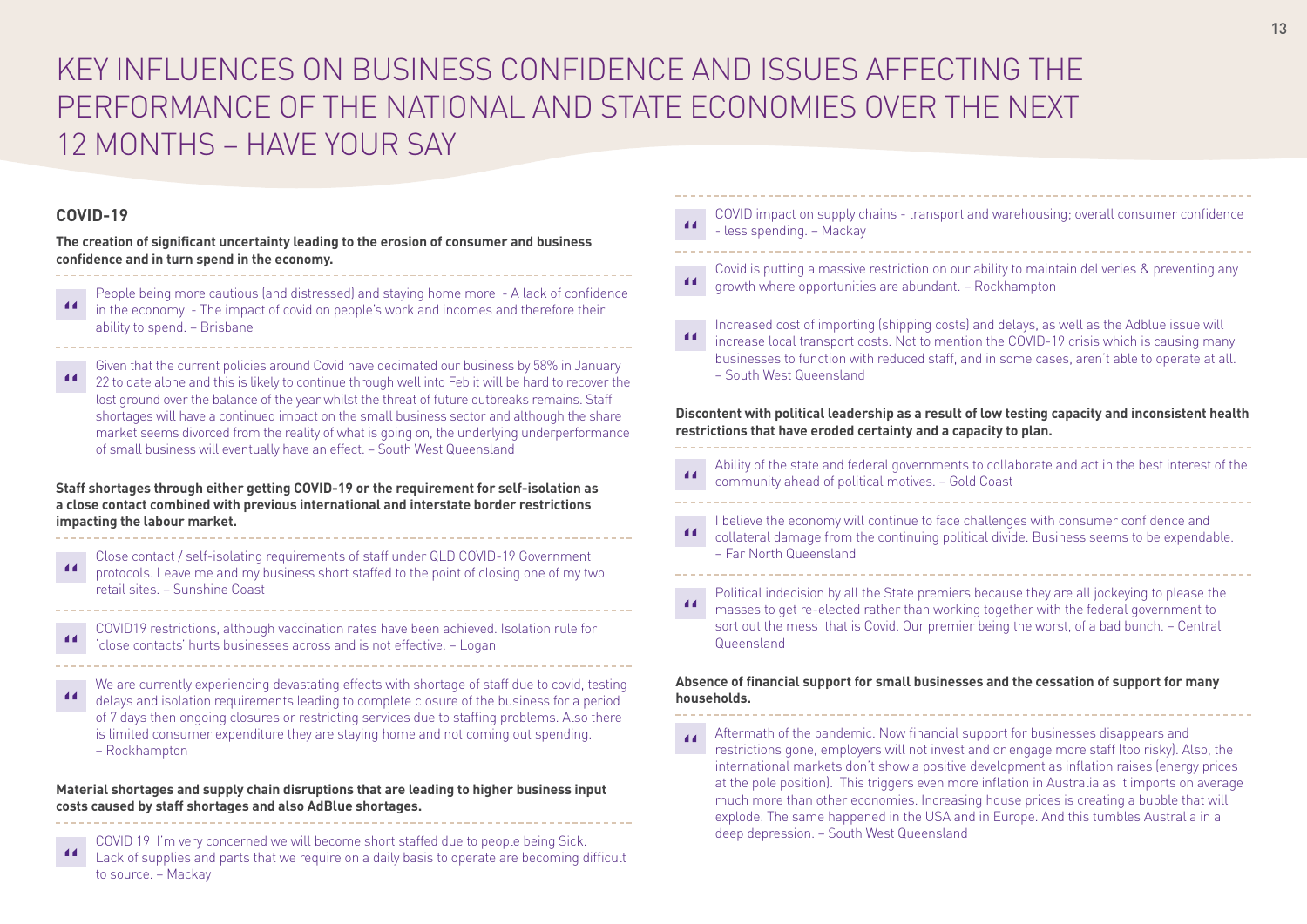- Both State and Federal Governments may start to slow the support into the economy that has been happening over the last two years, this may slow the potential growth that is in the private sector. – Gold Coast
- It completely depends on covid- at the moment it is chaos-opening our state borders with Omicron has devastated my business again.....do I just stop now?- this is the quietest we have been since covid began with the exception of actual lockdowns....I wish we were lockdown as at least then we would have some support. ....Blind Freddy could have seen that we needed RAT tests and that the PCR holiday travel disaster was going to occur...after all we have had two years and numerous overseas examples. – Brisbane

**Lagging impact of interstate and international border restrictions on Queensland's tourism industry and also reluctance to travel.** 

- I believe by opening QLD international border to more tourist and students will help boost the QLD and Australia economy. If federal and state government implement a strategy to let the vaccinated tourist and student to come in, that will help strengthen the economy. It is these tourists and students and immigrants that help to spend money in Australia. The same case by opening door for more investor immigrant to come into Australia. – Brisbane
- Lack of customers/visitors and a heavy reliance on domestic travellers with stringent COVID restrictions. Difficult to manage strong upturns. – South West Queensland.
- The timing and ability for international tourists to easily come back to QLD will have a big impact. – Brisbane

#### **Restrictions as a result of vaccination status on both employees and customers.**

- Continued lockdowns/lockouts of non-vaccinated people from venues is impacting  $\overline{11}$ consumer confidence and destroying employment opportunities. Additionally it's negatively impacting the confidence of business owners which in turn is impacting future employment prospects. Unless the QLD government changes its stance I can't see the QLD economy moving ahead with speed to create prosperity for those living and working in the state. – Brisbane
- Covid-19 has gone viral, it is out of control. Government is segregating customers.  $\blacksquare$ Not easy to run a business in these times. Overheads is skyrocketing and income is plummeting. – Logan
- Impact of employees working from home and an avoidance of CBDs and shopping centres.  $\blacktriangleleft$
- Covid knock on effects; Working from home; Businesses closing; People avoiding CBD; People sick and unable to get tested; People sick and waiting to get tested; People isolating or in quarantine. – Gold Coast
- Lack of materials for building, repairs. Transport effected by lack of ad-blue, shortage of qualified staff Low interest rates effect retirees income, therefore they are staying home more. – South West Queensland
- Pandemic induced stay-at-home / work-from-home directions will restrict movement and spending. Shortage of labour caused by lack of immigration / backpackers / international arrivals. – Central Queensland

#### **OTHER**

#### **Continuing trade restrictions with China.**

Export demand dependent on Northern hemisphere spring/summer trade. Instability and  $\overline{11}$ uncertainty in some global markets. High domestic savings rate could be an opportunity if savers have confidence to spend but could be negative if they continue to accumulate. Skilled labour availability may restrict QLD growth opportunities. Rental availability and affordability could apply additional inflation pressure. Inflation generally will affect economic performance. – Rockhampton

#### **Rising insurance, fuel prices and other business input prices.**

- Insurance renewals have come thru and one of Queensland's biggest insurers has lifted  $\overline{11}$ renewals 20-50 % average of \$600 per household. Council rates , rental vacancy issues reflected in increased rent will suck disposable income. – South West Queensland
- We are welding and fab workshop and the price of steel has gone up 100%. Example I quoted a customer just before xmas \$138 per sheet of steel and now it has gone up over double. Try explaining that to customer. Also there are no big projects in the pipe line, lots of talk no action. Covid is a real concern for us here, and of course competitors supply work in the region with no licenses, no insurance and not paying tax or super. – Brisbane

#### **Fear of rising inflation and the impact on future spending through possible interest rate rises.**

Lack of immigration and the low number of available workers is concerning. Cost of living will increase due to competition for staff causing increasing wages. Therefore increasing the cost of goods and services. This will result in higher inflation with low productivity and lower consumer confidence causing the economy to weaken. – Townsville

#### **The forthcoming federal election and the impact this will have on delaying government spending, infrastructure planning and decision making.**

Lack of confidence in the ability of government to manage the covid-19 pandemic.  $\blacksquare$ The upcoming election will delay decision making and project until the outcome of the election is known. Elections always have a negative impact on business and it will be particularly so with the level of government ineptitude in managing the COVID 19 pandemic. There is a high level of anxiety in the community as a whole which is not good for business. – Sunshine Coast